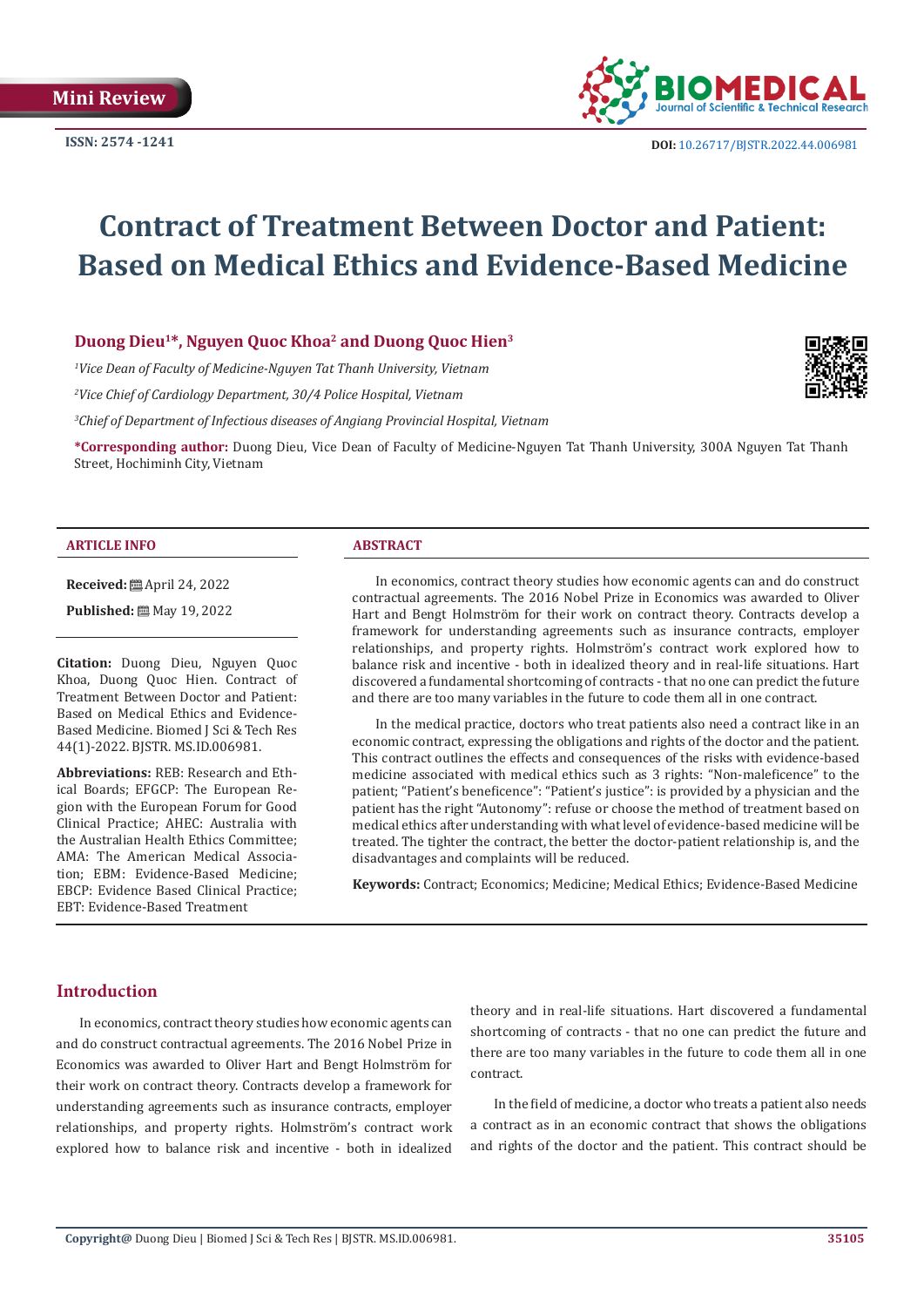performed on the basis of medical conditions. which department? Through this review we highlight the 2016 Nobel Prize in Economics on Contracts theory, medical ethics and implementation challenges, and evidence-based medicine. All of these can be the basis of medical contracts.

### **Nobel Prize in Economics 2016 in Contracts [1]**

In economics, where contract theory studies how economic agents can and do construct contractual agreements, contract theory is often classified in an area known as Law and Economics. A standard practice in the microeconomics of contract theory is to represent the decision maker's behavior according to a given numerical utility structure, and then apply an optimization algorithm to determine the superior optimal decisions. The 2016 Nobel Prize in Economics was awarded to Oliver Hart and Bengt Holmström for their work on contract theory - developing a framework for understanding agreements such as insurance contracts, the relationship between employers and property rights. The new theoretical tools developed by Hart and Holmström are of great value in understanding contracts and organizations in practice, as well as potential pitfalls in contract design. Holmström's work explored how to balance risks and incentives - both in idealized theory and in real-world situations. An initial assessment, according to the Nobel committee, is that high-risk industries should have more fixed wages while stable industries should consider performance bonuses more often.

Hart, meanwhile, examines discovered a fundamental shortcoming of contracts - that no one can predict the future and there are too many variables in the future to code them all in one contract. So when the unforeseeable inevitably emerges, who decides how to deal with it? This is the realm of "incomplete contracts," and Hart wrote that contracts should define who has the power to make future decisions—an important kind of power. The theory of incomplete contracts provides a way of thinking about which government services could benefit from privatization and which services are better off under government control. The question marks raised in contract theory research are: should public services such as hospitals, schools, and prisons be owned by the government or privately? Or should teachers, health care workers, and prison officials get a fixed salary or pay for performance? Modern economies are bound together by countless contracts [1].

# **Treatment Contract Between Doctor-Patient: Based on Medical Ethics and Evidence-Based Medicine**

**Medical Ethics**: Is an ethics in the practice of clinical medicine and scientific research based on a set of values that professionals can refer to in the event of any confusion or conflict. Tom Beauchamp

and James Childress in their textbook Principles of Biomedical Ethics (Principles of Biomedical Ethics 1978) recognize four basic ethical principles: [2,3] Respect for autonomy: Patients have their right to refuse or choose their treatment. "Non-maleficence" to the patient harm to the patient: not a cause of harm. "Patient's beneficence" to promote the good over the harm; "Patient's justice" is patient equity: Involves the distribution of scarce medical resources and deciding who gets treatment in the spirit of "One for All, All for One". Medical ethics is particularly relevant in decisions regarding involuntary treatment and involuntary engagement. Development history: Some Codes of Conduct:

- **a)** The Hippocratic Oath discusses basic principles for medical professionals.
- **b)** The Declaration of Helsinki (1964) and the Nuremberg Code (1947) are both well-known and respected documents that contribute to the issue of medical ethics.

More recently, new techniques for gene editing aimed at the treatment, prevention and cure of disease using gene editing, are raising important ethical questions about their application in medicine and methods. treatment as well as the social impact on future generations remains controversial due to their connection to eugenics [4,5]. Medical ethics include rights, autonomy, and justice as they involve conflicts such as sense of death, patient confidentiality, informed consent, and conflicts of interest in healthcare. strong [6,7]. In addition, ethics and medical culture are linked as different cultures practice different ethical values, sometimes with more emphasis on those values. family and downplays the importance of autonomy. This has resulted in a growing need for culturally sensitive physicians and ethics committees in hospitals and other healthcare settings [8,9]. Since the 1970s, the growing influence of ethics in contemporary medicine can be seen in the increasing use of Institutional Review Boards to evaluate experiments on human subjects, the establishment of hospital ethics committees, the expansion of the role of clinician ethicists, and the integration of ethics into many medical school curricula [10].

### **Challenges of Medical Ethics in Practice**

- **a) Conflict**: Between autonomy and interest / does not cause bad consequences. Autonomy can conflict with interests when a patient disagrees with recommendations that healthcare professionals believe are in the patient's best interest.
- **b) Informed Consent**: Ethical informed consent generally refers to the idea that a person should be well informed and understand the potential benefits and risks in choosing a method their treatment [11].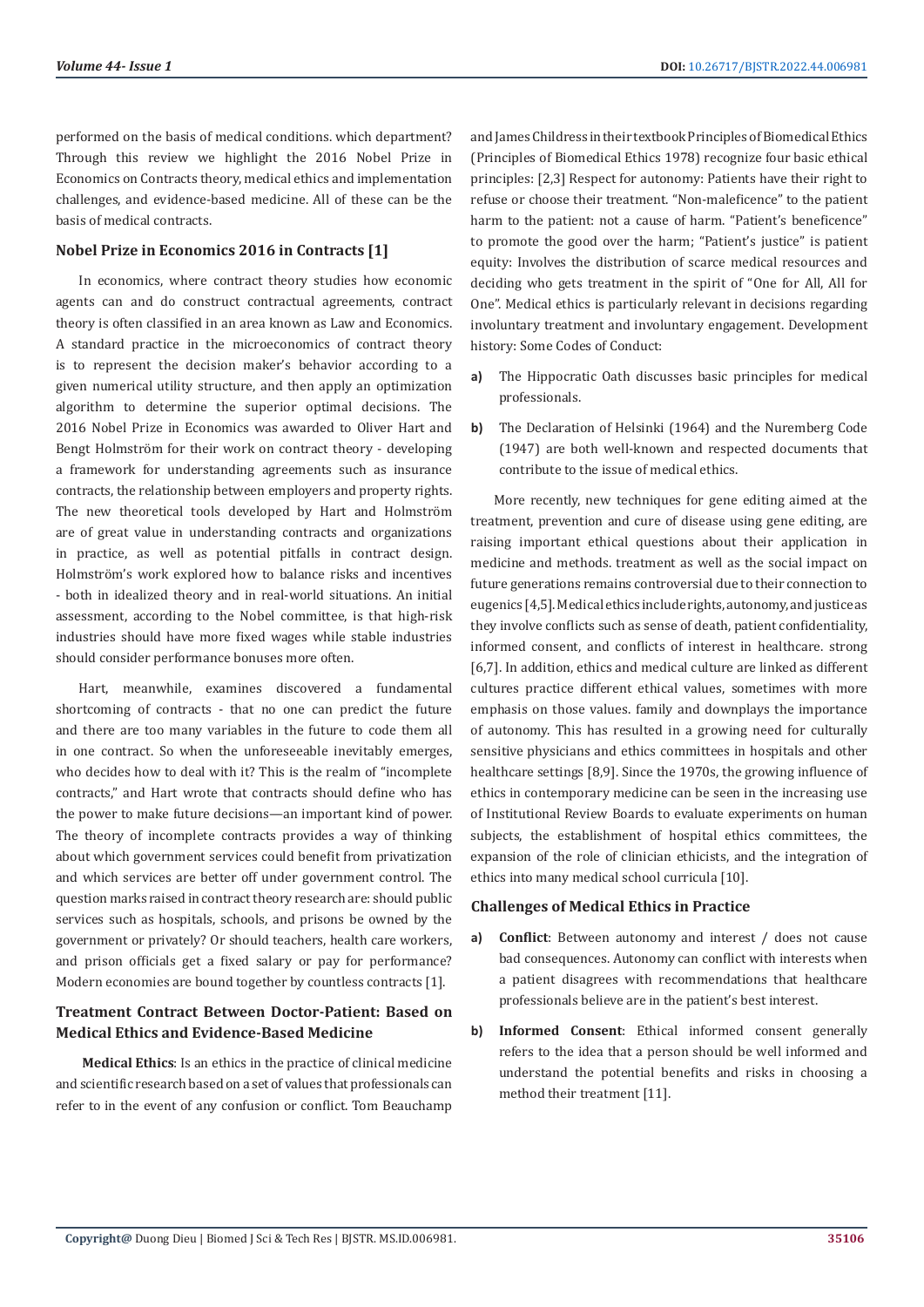- **c) Confidentiality**: Is an important issue in primary healthcare ethics, where physicians care for many patients from the same family and community, and where third parties often request information from Substantial medical databases are commonly collected in primary health care.
- **d) Cultural Differences**: Can create ethical dilemmas.
- **e) Ethics Committees**: In complex cases, a simple communication is not sufficient to resolve the conflict and the hospital ethics committee must convene to decide. For example, the United States proposes that the Research and Ethical Boards (REB Research and Ethical Boards); The European Region with the European Forum for Good Clinical Practice (EFGCP) and Australia with the Australian Health Ethics Committee (AHEC) recommendations 1996. who believe that medical lifestyle counseling and building healthy habits around our daily lives is one way to tackle healthcare reform [12].

#### **Other Cultures and Healthcare**

- **a) Buddhist Medicine**: Death is only a stage in an infinite life process, not an end. Chinese Medicine: The passing and coming of the seasons, life, birth and death are considered to be cyclical and eternal, believed to be regulated by the principles of yin and yang. Islamic culture and medicine: Belief that faith and the supreme god can cure disease
- **b) Conflicts of Interest**: Very common between both academic and practicing physicians. Studies show that doctors can be swayed by pharmaceutical company temptations, including gifts and food [13].
- **c) Treat Family Members**: "Buddhist does not have heaven". The American Medical Association (AMA) states that "Physicians in general should not treat themselves or members of their immediate family"[14].
- **d) Sexual Relationships**: Results from those studies show that some forms of discipline are more likely to be offenders than others. For example, psychiatrists and obstetricians and gynecologists are two professions that are noted for having higher rates of sexual misconduct [15].
- **e)** The Possibility of Medical Care in Vain: In some hospitals, medical futility is called a treatment that cannot benefit the patient.

#### **Evidence-Based Medicine**

[16] Evidence-Based Medicine (EBM) aims to apply the best evidence available from the scientific method of clinical decisionmaking. Assess evidence strength of risk factors or benefits of treatment and diagnosis. Because this is a type of applied science that can be applied to other fields such as dentistry, nursing, and psychology. In evidence-based practice seeking to elucidate the

primary purpose of scientific research methods and applying these methods to ensure the most accurate prognosis of treatment outcomes, even controversial continue on the desired result. "Evidence medicine is about integrating the best research evidence with clinical experience and patient reality" - according to Dave Sackett. The following three groups are closely related: Evidence-Based Medicine (EMB); Evidence Based Clinical Practice (EBCP) and Evidence Based Treatment (EBT). Evidence-Based Treatment (EBT) is an approach that attempts to determine the way in which experts or other decision-makers by identifying such evidence for a fact and evaluating it in a scientific manner. study can be obtained. The goal is to eliminate unhealthy or risky practices for better results. Where EBT is applied, it encourages experts to use the best evidence possible, for example, the most relevant information available. The application of evidence-based medicine is an ongoing process because medical information is constantly being updated according to the number and results of new research works, especially results from re-evaluation works. systematic review that has not been done before due to insufficient information. In addition, the problem-based approach of evidence-based medicine is well suited in hospitals, because many problems arise when dealing with patients. This is a very practical and effective way of learning in the continuous learning program in the hospital.

**Strength Level of Evidence-Based Medicine**:[16] In 1989, the US Preventive Services Task Force (USPSTF) gave the following rating:

- **a)** Level I: Evidence obtained from at least one properly designed randomized controlled trial.
- **b)** Level II-1: Evidence obtained from a well-designed controlled trial without randomization.
- **c)** Level II-2: Evidence obtained from well-designed cohort studies or controlled studies, preferably from multiple centers or research groups.
- **d)** Level II-3: Evidence obtained from a time series case design with or without intervention. Significant results in uncontrolled trials can also be considered this type of evidence.
- **e)** Level III: Opinion of competent authorities, based on clinical experience, descriptive studies, or expert committee reports.

According to the UK's National Health Service, there are four types:

- **1. Level A**: Cohort, randomized, controlled clinical trial, Clinical decisions are based on different populations.
- **2. Level B**: Retrospective cohort, case-control.
- **3. Level C:** Case-control study.
- **4. Level D**: Expert opinion.